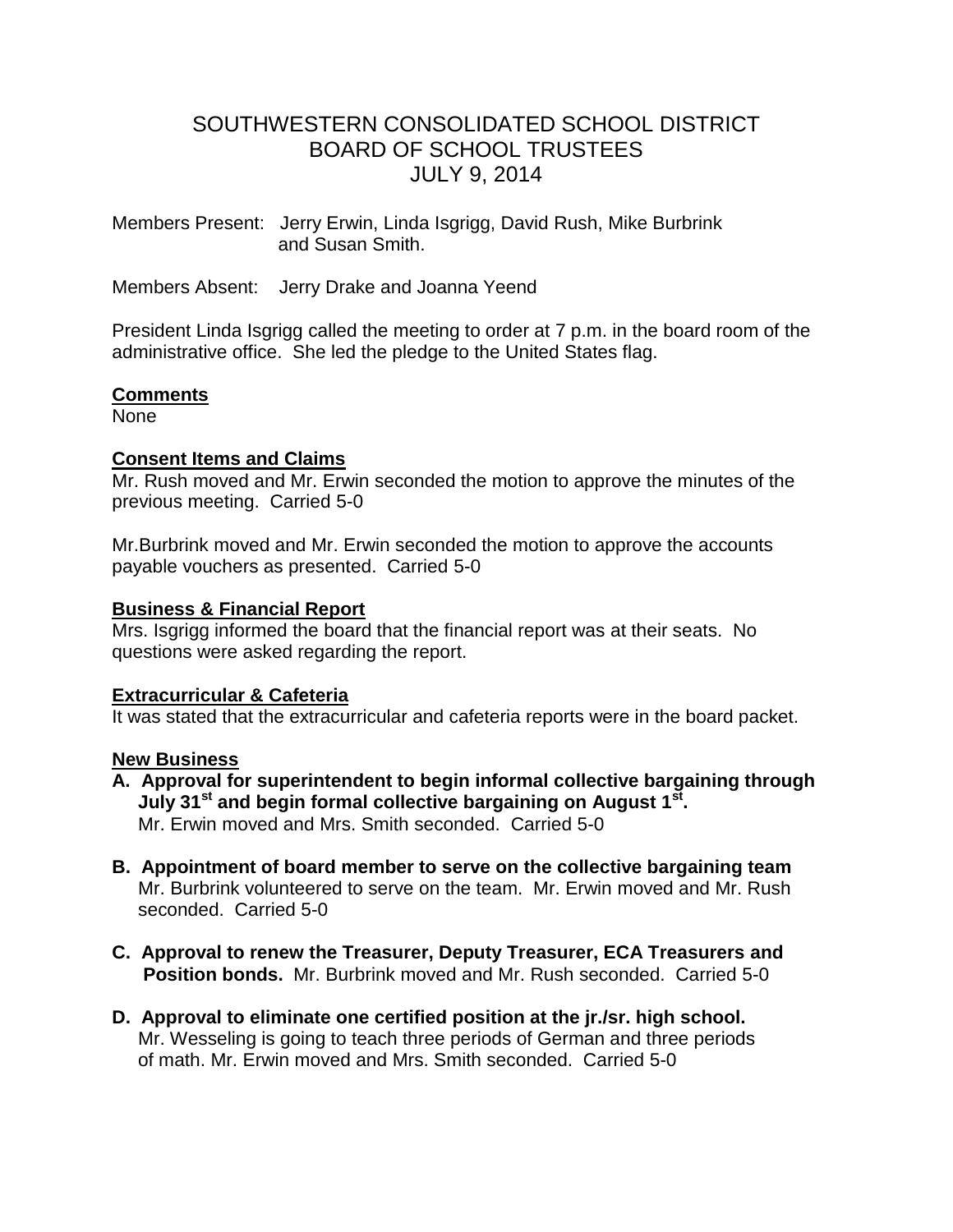- **E. Approval to authorize the superintendent to hire additional staff as needed to begin school with candidates to be presented at the August 13, 2014 board meeting.** Mr. Erwin moved and Mr. Burbrink seconded. Carried 5-0
- **F. First reading of policies 0000, 1000, 2000, 3000, 4000, 5000, 6000, 7000, 8000 and 9000.** No motion was needed at this time.
- **G. Approval to submit any grants as they become available throughout the 2014-15 school year.** Mr. Erwin moved and Mrs. Smith seconded. Carried 5-0
- **H. Other** None

## **Principals Reports**

Mr. Edwards reported that he and Mr. Chase presented, "Instant Data for Differentiation" at South Vermillion. Larger schools want to come visit our school and see what we are doing. He said. "it is what you do with what you have. And he added that Mrs. Neville does a great job directing our technology."

Mr. Edwards also mentioned that Mrs. Oliver and Mrs. Kingen were the summer IREAD remediation instructors. All five of the testers passed.

## **Nurse Report**

Mrs. Hancock described to the board her schedule and some of the jobs that she performs. She splits her time as evenly as possible between both of the schools. Mrs. Hancock collects all registration paperwork and files those away. She checks to make sure that every student has every shot and puts each one in the system. She writes health care plans for students that need them, participates in IEPs and 504s. She also coordinates the mobile dentist for the elementary. Beginning this year Mrs. Hancock will teach CPR to seniors. She also certifies staff in CPR, does first-aid, vision tests and hygiene education.

She also participated in a mass drug dispensary where she pretended to be exposed to anthrax. She has attended the Shelby County Safety meetings and organized the safety bags that were distributed to teachers last school year. She also co-chairs the Wellness and Safety Committee. During Mrs. Swift's absence she has been a great help at the high school.

## **Superintendent Report**

Mrs. Maurer updated the board on the work being done to the facility. Carpet was just installed in the computer lab at the elementary. The painting of the fascia on the high school has been completed. New doors have been installed at the high school. The doors will need to be rekeyed and the door jams will need to be painted. She mentioned that a new wax product is being used on the floors in the high school that looks really nice. The high school is getting spruced up for the alumni banquet at the end of July.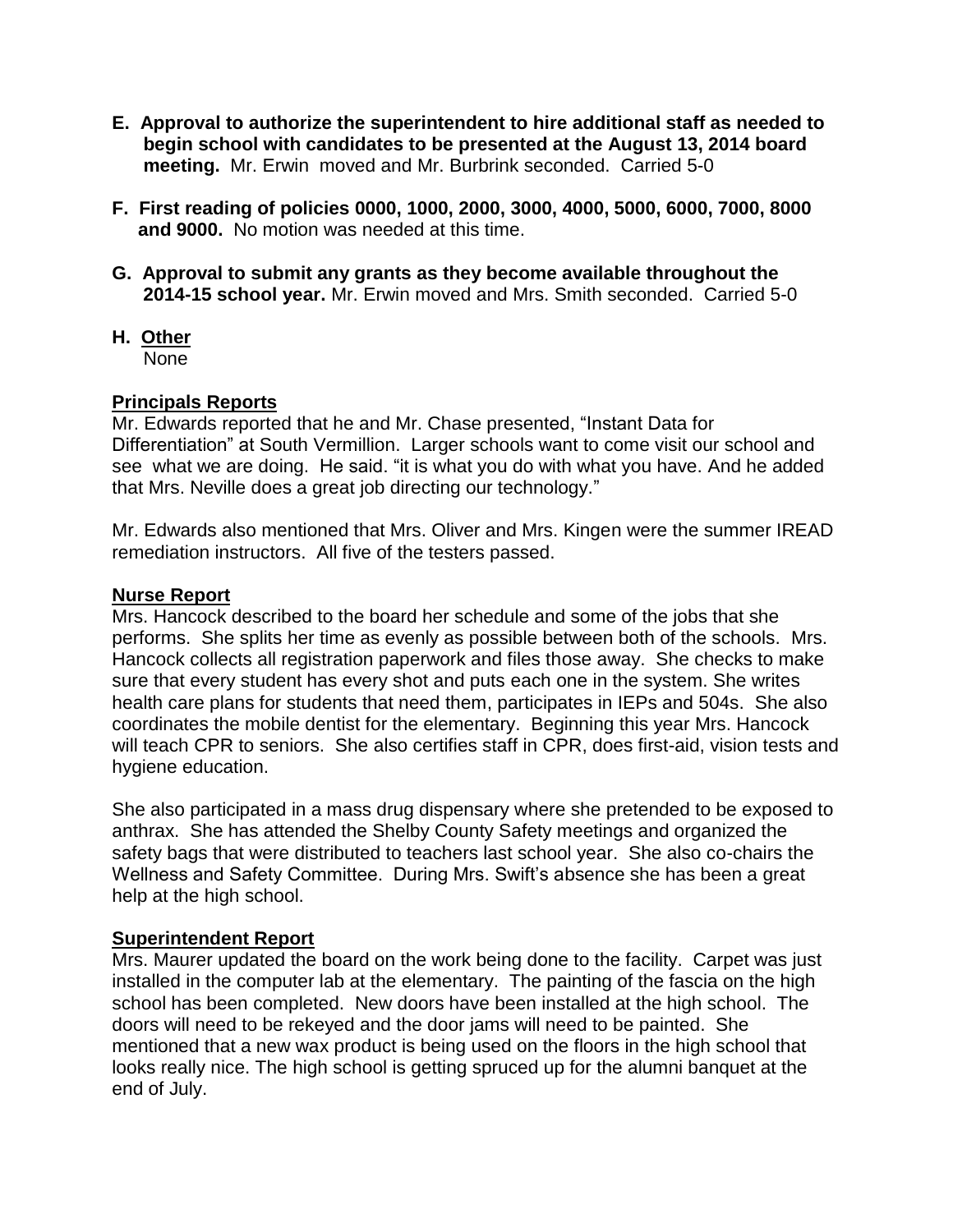## **Personnel**

## **A. Staff Leaves/Resignations/Terminations**

Resignations from:

-Misty Weaver as varsity softball coach

-Emma Dickey and Genie Parmer as drama advisors at the jr./sr. high school

-Holly Garland-Blake as the Jr. High Cross Country Coach

-Jason Rowe as the  $6<sup>th</sup>$  grade boys' basketball coach.

Mr. Erwin moved and Mr. Burbrink seconded. Carried 5-0

## **B. Recommendations to Hire:**

-Chris Clark as the Jr. Sr. High Cross Country Coach -Holly Blake as the Jr. High Cross Country Coach -Randy Taylor as the Varsity Cross Country Volunteer Coach Mr. Burbrink moved and Mr. Erwin seconded. Carried 5-0

-Tim Hancock as the Facilities/Maintenance Director. He will work 260 days be a 12 month employee at \$56,000.00 per year with the administrative benefit of \$75.00 a month cell phone allowance. Mr. Burbrink moved and Mr. Erwin seconded. Carried 5-0

-Ashley Burris as 2<sup>nd</sup>-grade elementary teacher for \$30,000.00 for 2014-15. Mr. Erwin moved and Mr. Burbrink seconded.

## **C. Other**

**-Recommend the Jr. Sr. High Principal position be increased from 205 days to 220 days effective for 2014-15 school year. His daily rate is \$373.17. His salary for the 2014-15 school year is \$82,097.40.**

**-Recommend the elementary principal position be increased from 205 days to 210 days effective for the 2014-15 school year. His daily rate is \$341.46. His salary for 2014-15 school year is \$71,706.60.** 

Mrs. Smith moved and Mr. Erwin seconded. Carried 5-0

## **Public Comments**

None

## **Superintendent's Comments**

Mrs. Maurer welcomed the new staff members.

## **Board Member's Comments**

Mrs. Smith welcomed Mr. Hancock. Mr. Erwin and Mr. Rush welcomed the new staff members. Mr. Burbrink welcomed the new staff and mentioned how impressed the Greensburg staff were with the technology and data driven instruction.